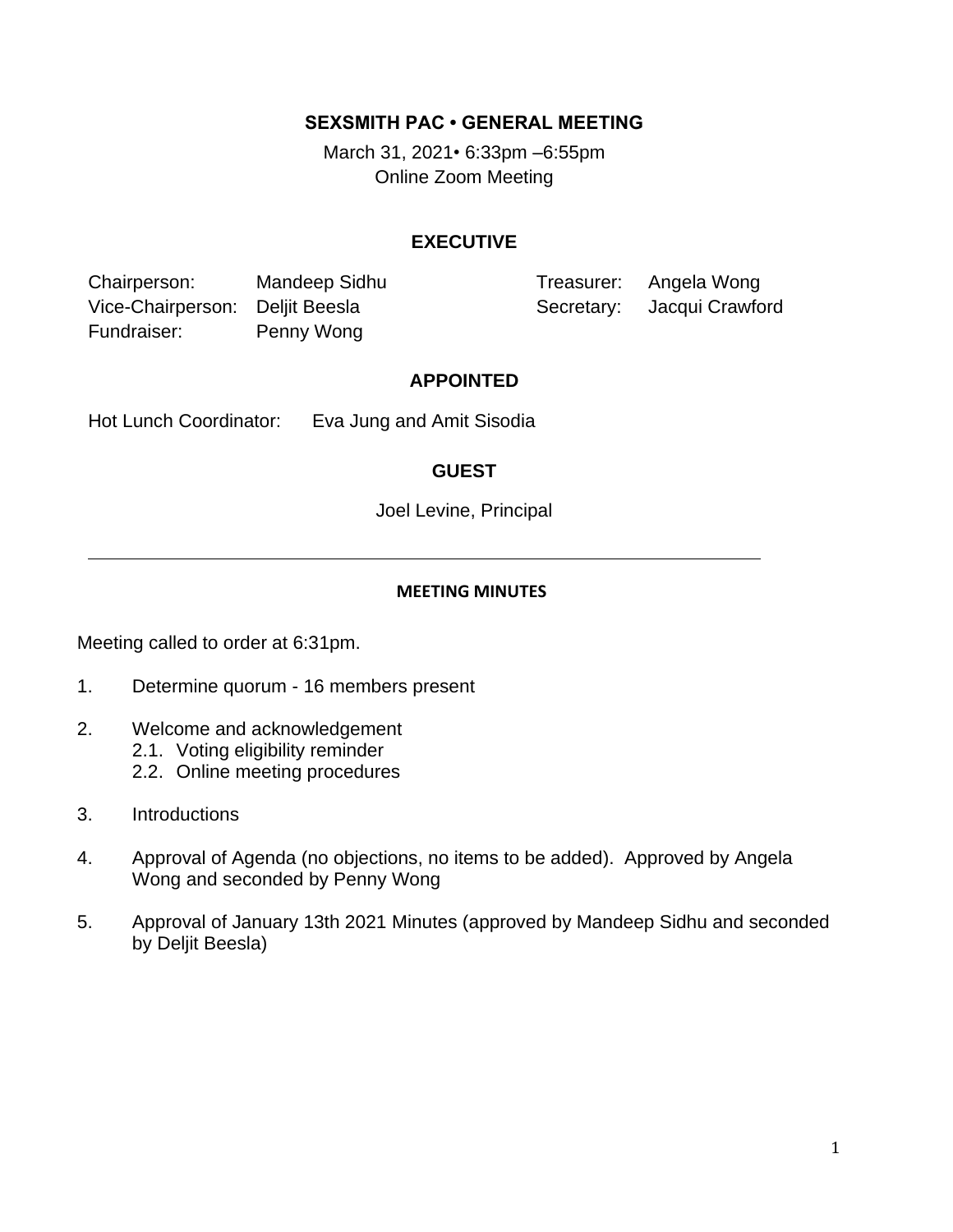# **6. Guest - Principal Levine's Report**

- 6.1 Updated information has been distributed from the superintendent office, everyone Grade 4 and up needs to wear a mask full time in school. There are some exceptions and if someone can't do it we will work with that situation. The teachers have shared the information with the kids. The new protocol for staff includes logging where we are in the building and update it if we move around. At the moment vaccinations are on hold for K-12 staff.
- 6.2 School fees for next year are \$35, this includes pencils, erasers and paper. The agenda fee is \$5. Typically, we would also charge a performance fee, previously \$10 per person, VSB have asked us not to collect that fee right now, as the students will not be attending any performances in person. In addition, we have some money left over from last years funds. We are looking for opportunities to get online productions. There is a First Nations play that has been turned into a film, we can buy rights for 2 weeks, and we recently bought the rights to a Bollywood module. We are finding ways to bring culture into the school safely. There will be a \$20 fee for classes that use the Jump Math program. There always is a hardship policy, therefore, if you need financial help with these fees, please let Mr. Levine know.
- 6.3 Grade 7 grad, something within the cohort at school, where it will be just the kids and teachers. We were hoping to have a lunch for them, such individual pizzas. We would like to ask the PAC to contribute about \$600 towards for lunch. Previous monies collected will be used for awards and decorations.
- 6.4 Initially VSB refused any school photos, however they announced today that school photos are allowed. We are working out how to do this safely. We will email out details when we have the information.
- 6.5 Sports Day is May 21<sup>st</sup>, we can't do our normal sports day as a whole school. Individual classes will do their own sports day. Can the PAC participate or contribute to the sports day?

# **QUESTIONS:**

• Any update for the Grade 6 immunisations? *No updates, the last time I asked about that they explained that they are too busy with Covid to deal with the vaccinations right now. I will ask the school nurse if there is any other information* 

No further questions.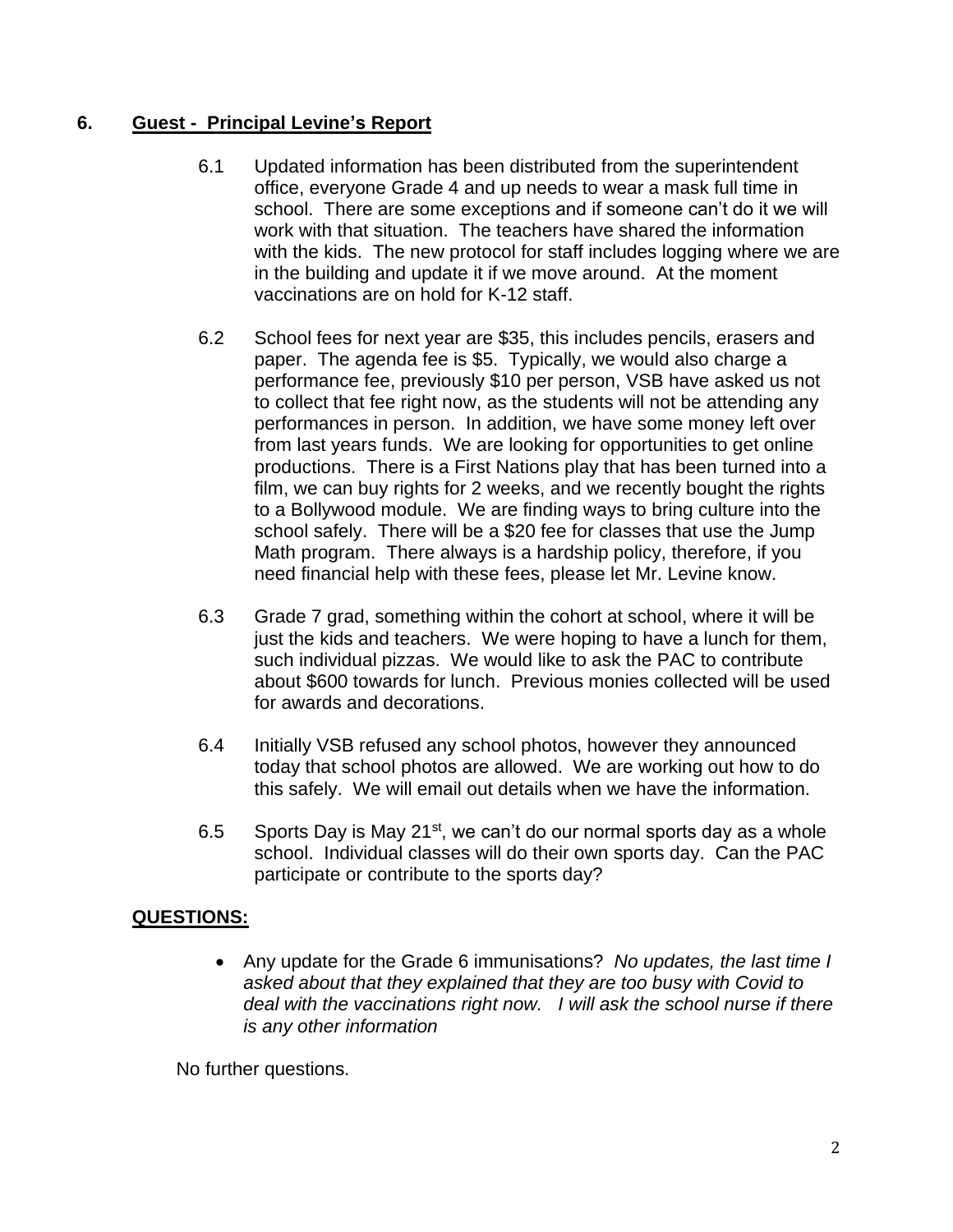## **7. Treasurer's Report – Angela**

| <b>Total</b>                                                                                      | \$300.00                        |                                       |
|---------------------------------------------------------------------------------------------------|---------------------------------|---------------------------------------|
| <b>Committed PAC funds</b><br>Christmas decorations                                               | \$300.00 (approved in December) |                                       |
| <b>Total</b>                                                                                      |                                 | \$13,907.49                           |
| Gaming account<br><b>Members shares</b>                                                           |                                 | 13,901.38<br>6.11                     |
| <b>Total</b>                                                                                      | \$1200.00                       |                                       |
| I-Ride                                                                                            | \$600.00 (approved last year)   |                                       |
| Included in the above amount are;<br>Lanyard fundraiser                                           | \$600.00 (estimate)             |                                       |
| PAC fundraising - Nil<br><b>Total</b>                                                             |                                 | 25, 183.17                            |
| breakdown as follows:<br><b>PAC General Account</b><br><b>PAC General Account Hot Lunch Funds</b> |                                 | 13, 526.52<br>11, 656.65 (restricted) |
| 7.1 Our current funds available are                                                               |                                 | \$39,090.66                           |

- 7.2 Funding for the Grade 7 Grad, individual pizzas, will meet the criteria for using money from the Gaming Funds. We still have money from 2018 that hasn't been used yet. We have 3 years to use this money and we can apply to have an extension on the 3 years. We may consider not applying for the Gaming Fund in September, as we have not used the monies we have already received. Some of the PAC executive will be attending a Gaming Funds Webinar, we will have more information about the Gaming Fund uses at the next meeting.
- 7.3 We will put forward a motion at the next meeting in May for the request of Grade 7 graduation monies

No further questions, Treasurers Report has been filed as submitted.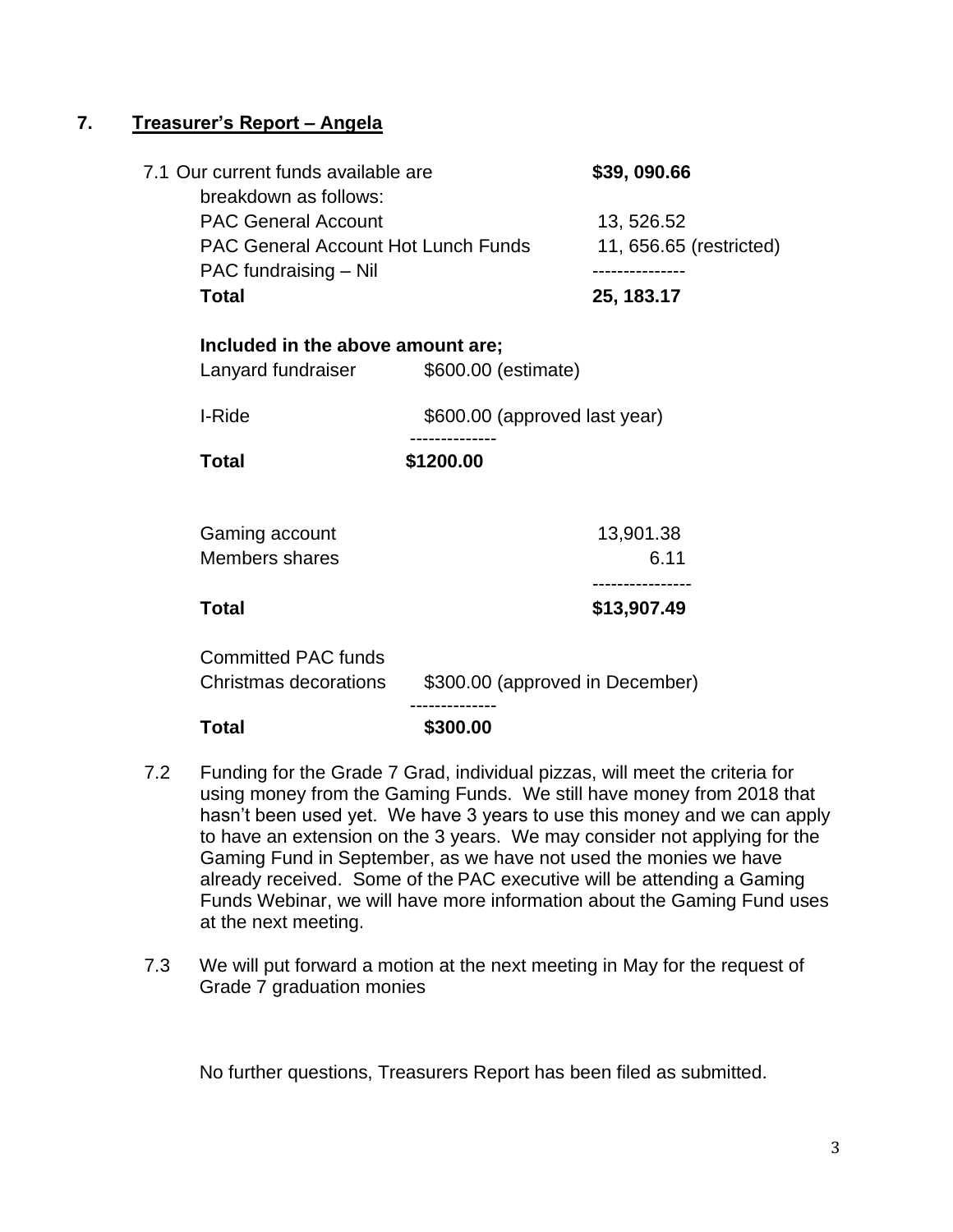## **8. Hot Lunch Coordinator's Report – Eva**

8.1 The PAC executive have decided that it is no longer fair to hold onto the Sports Day money and Hot Lunch funds. We are proposing to give 2 options, either donate the funds or a refund.

The Hot Lunch program is the PACs biggest fundraiser for the year and previously the funds have been used for the playground equipment and technology equipment. We have not raised any money for 2 years and therefore we are giving parents the option to donate the funds to our long-term goal of another MACBOOK cart.

A Google form will be emailed out with options;

- Option 1 to donate funds, which will be restricted towards computers and technology funds only
- Option 2 refund

Mr. Levine states that refunds for 300 students is a big job, we aim to get the refunds out by the end of June.

## **Questions;**

- Can you choose how much to donate? *Yes, you can request to have a portion donated.*
- How will the refund or donations options work for students that have already graduated? *All grade 7 and anyone has left the school has been refunded already.*

No further questions, Hot Lunch Report has been filed as submitted.

# **9. Fundraiser Report – Penny**

- 9.1 Lanyards fundraising campaign has officially ended and we raised about \$1,500 net.
- 9.2 Purdy's Fundraiser has ended and considering this was our first time it went smoothly, we raised just over \$1,000.
- 9.3 We have Oliver Labels as an ongoing fundraiser and so far we have raised about \$50.
- 9.4 We have Fundscrip gift cards as an ongoing fundraiser. The sign up link is:<https://www.fundscrip.com/Sign-Up.aspx?IID=2CBHHR>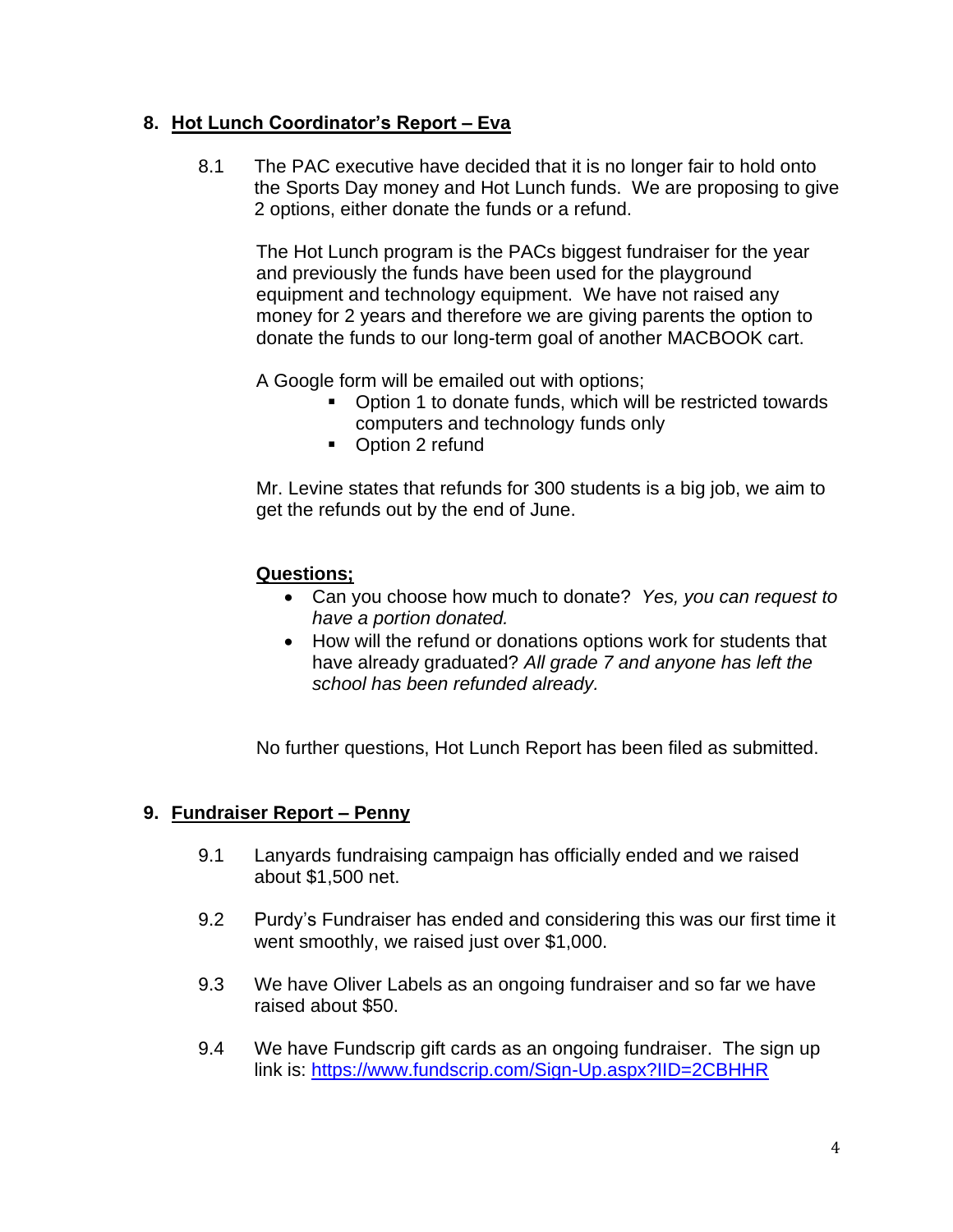- 9.5 We have 2 new fundraising ideas.
	- 9.5.1 50/50 fundraiser because we have a gaming account we can apply for this fundraiser. 52 cards for \$10 each card, means that it moves us up to a different type of license as the revenue obtained will be more. The money generated from this fundraiser will still be restricted like our gaming account. We have money in our Gaming Account that we have not used up yet, so we may use it in the future
	- 9.5.2 Bedding plant sale, we would obtain vegetables, herbs and flowers and do plant sale in gravel field. Parents would come to pick them up after pre ordering. Mr. Levine was concerned about large crowds gathering and Angela was concerned about how it can be done safely. Penny will investigate the logistics of how to do this fundraiser, maybe easier to do it in the future with more time to plan.
- 9.6 Thanks to all the volunteers Eva, Lana and Pandora, they did an amazing job with the lanyards.

No further questions, Fundraisers Report has been filed as submitted.

# **10.New Business**

- 10.1 Currently we use DPAC licence for Zoom, DPAC are asking for a contribution. We would like to own our licence, it's approximately \$20/month and we would use it for next 2 meetings, including the AGM, then cancel it for the summer and resume the licence in September. A motion was put forth by Mandeep and seconded by Penny.
- 10.2 Au shared information about the Filipino Festival. We have celebrated Filipinos festival at Sexsmith for the past 8 years, we missed last year but we would like to celebrate it this year. We will celebrate in May, the date is not finalised yet. Normally we would have performances. This year we would like to decorate the hallway and in front of office. And give out individual packages of sweet buns for each child. I would like to ask the PAC for \$300 towards sweet buns for each student. Au will try and find sweet buns that are pre-packaged. Mandeep put forth a motion to approve the amount of \$300 donation towards the Filipino Festival, seconded by Angela and approved unanimously by the PAC.